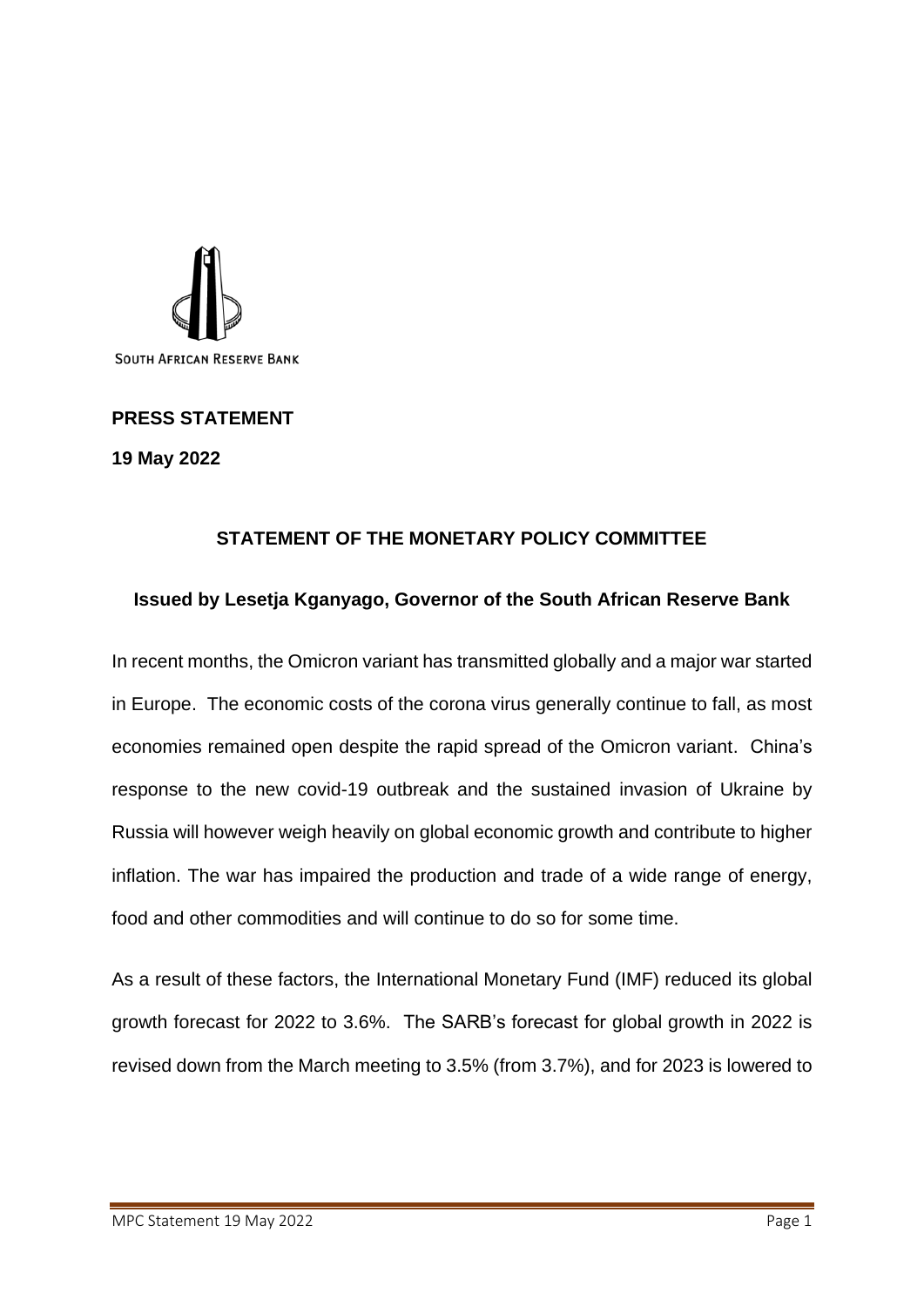2.7% (from  $2.8\%$ ).<sup>1</sup> The economy of the Euro Area is also expected to weaken significantly this year and next. For 2024, global growth remains unchanged at 2.7%.<sup>2</sup>

Dramatically higher oil, commodity and food prices, additional constraints to trade and finance, and rising debt costs, worsen economic conditions for most emerging and developing economies.

Although policy settings in advanced economies remain broadly accommodative, policy normalization by major central banks and higher yields have tightened global financial conditions. Investor appetite for riskier assets is weaker and asset values in major markets have declined sharply. Economies that failed to take advantage of better global conditions or to reduce large macroeconomic imbalances remain vulnerable to currency depreciation and capital outflows.

Last year saw the ongoing recovery of the South African economy from the pandemic, expanding by 4.9%. The economy is expected to grow by 1.7% in 2022, revised down from 2.0% at the time of the March meeting. This is due to a combination of shortterm factors, including the flooding in Kwa-Zulu Natal and the continued electricity supply constraints. Growth in output in the first quarter of this year is expected to be 3.6%, stronger than the 3.2% expected at the time of the March meeting.<sup>3</sup>

The economy is forecast to expand by 1.9% in both 2023 and 2024. <sup>4</sup> At these rates, growth remains well above a low rate of potential, impacted by loadshedding,

<sup>1</sup> The International Monetary Fund's (IMF) April forecast for global growth in 2023 is 3.6% and 3.4% for 2024.

<sup>&</sup>lt;sup>2</sup> Global growth in the QPM model is a trade-weighted average of South Africa's trading partners.

<sup>&</sup>lt;sup>3</sup> The January forecast for first quarter growth was 2.1%, seasonally adjusted and annualised, revised up to 3.2% in March.

<sup>4</sup> The growth forecast includes expected changes in the policy rate.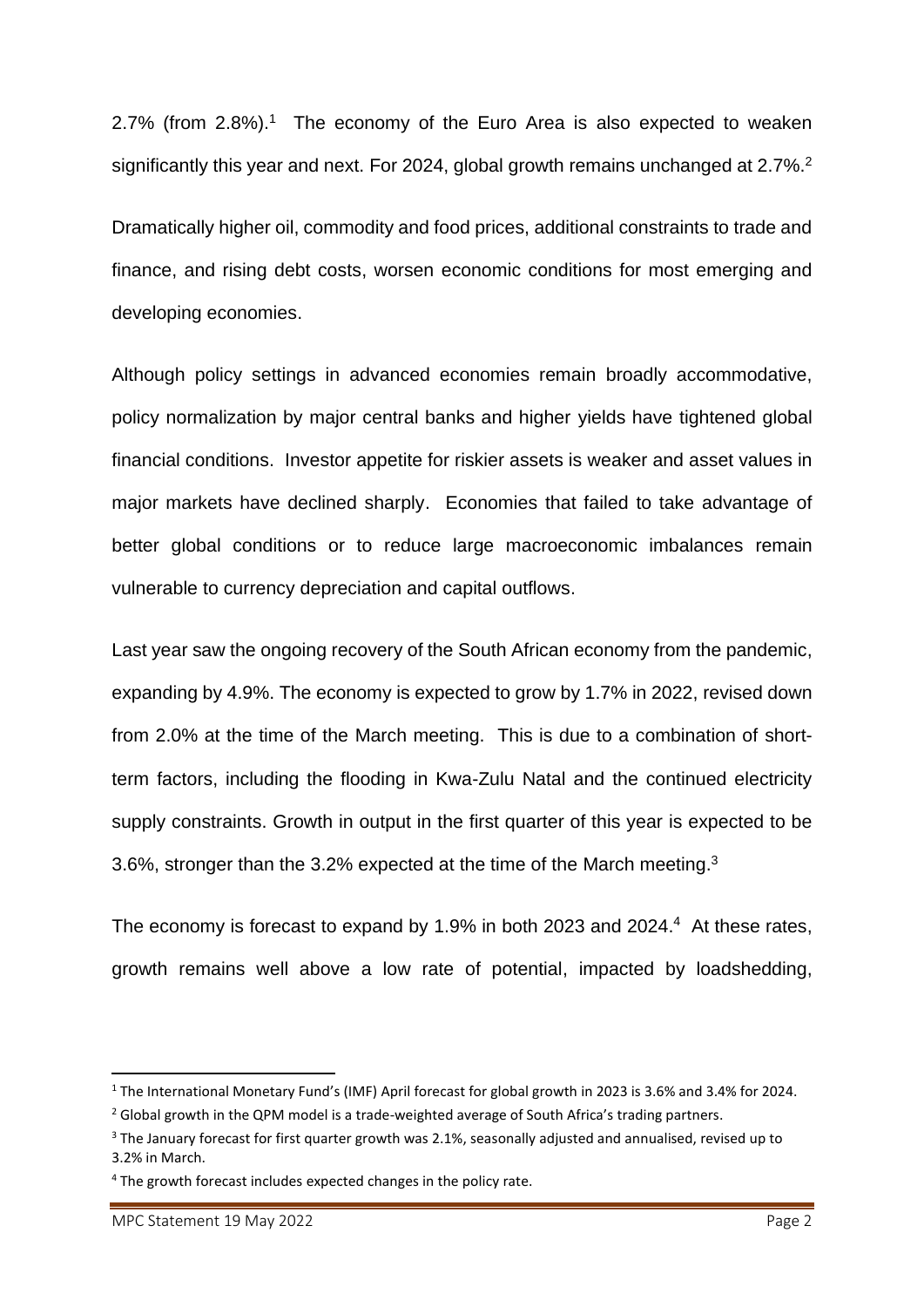infrastructure and policy constraints.<sup>5</sup> Investment by the government sector has weakened significantly in recent years and that of public corporations is forecast to be very modest. Household spending remains supportive, as a result of good growth in disposable income, rising asset prices, and low interest rates. Private investment has also proved to be more resilient than previously expected. Tourism, hospitality and construction should see stronger recoveries as the year progresses.

Overall, and after revisions, the risks to the medium-term domestic growth outlook are assessed to be balanced. With potential growth and expected GDP growth revised somewhat lower for this year, the output gap is unchanged over the forecast period. The output gap is expected to turn positive after the third quarter of 2023.

Although important commodity export prices such as for coal, iron ore, platinum, and rhodium generally decreased in the latter half of 2021, they surged higher with the war. Oil prices spiked to around US\$130 per barrel in the early days of the conflict. While oil prices currently sit at about US\$110 per barrel, we expect them to stay higher than we did in March and to average US\$103 per barrel for 2022, US\$90 per barrel in 2023 and US\$85 per barrel in 2024.<sup>6</sup>

South Africa's export commodity price basket is forecast to rise by 9.5% for the year as a whole (up from 8.0%), keeping the terms of trade elevated, before gradually falling in 2023 and 2024. As a result of these export and import price developments, the

<sup>5</sup> Potential growth for 2022 is 0.6% (down from 0.8%), 0.9% (from 0.8%) in 2023 and unchanged at 1.1% in 2024.

<sup>6</sup> The Brent crude oil assumptions in March were US\$103, US\$80, and US\$75, respectively.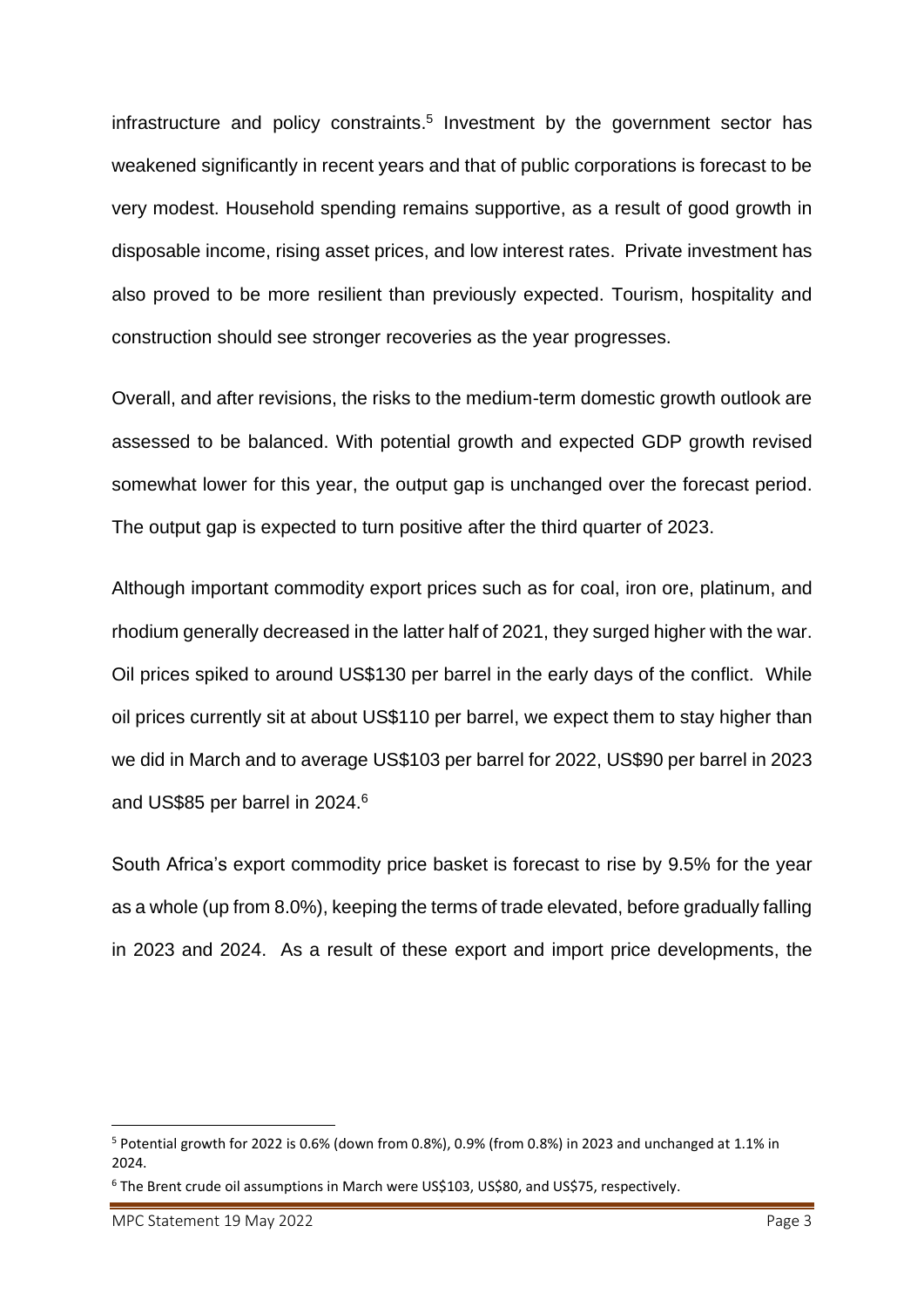current account surplus is expected to reach 2.1% of GDP this year, easing to 0.8% in 2023 and around 0.0% in 2024.<sup>7</sup>

Although fiscal risk has eased on the back of better tax revenue and reduced borrowing needs, financing conditions remain tight and the yield curve for randdenominated bonds is steep. Ten-year bond yields increased to about 10.3% in late February, and have remained around that level.

The commodity export price surge appreciated the value of the currency. The rand has since depreciated strongly from April due to the start of policy normalisation in major economies and the slowdown in China's economy. The implied starting point for the rand forecast is R15.88 to the US dollar, compared with R15.41 at the time of the previous meeting.<sup>8</sup>

As the global economy rebounded from the pandemic, continued policy accommodation and supply shortages increased prices of many goods and commodities. <sup>9</sup> These prices have been given fresh impetus from further transport delays, supply constraints and food export restrictions. Producer price increases have passed-through to wages and consumer prices in major economies. Our estimate for inflation in the G3 is revised higher to 6.3% in 2022 (from 5.6%) and down to 2.7% in

<sup>&</sup>lt;sup>7</sup> In March, the current account surplus for 2022 was expected to be about 3.0% of GDP, 1.6% in 2023 and 0.8% in 2024.

<sup>&</sup>lt;sup>8</sup> The rand has depreciated by about 7.4% to the US dollar since the March meeting.

<sup>9</sup> World food prices continue to rise. The assumption used for the forecast for USD-denominated world food prices in 2022 is revised higher from 6.8% to 15.3%.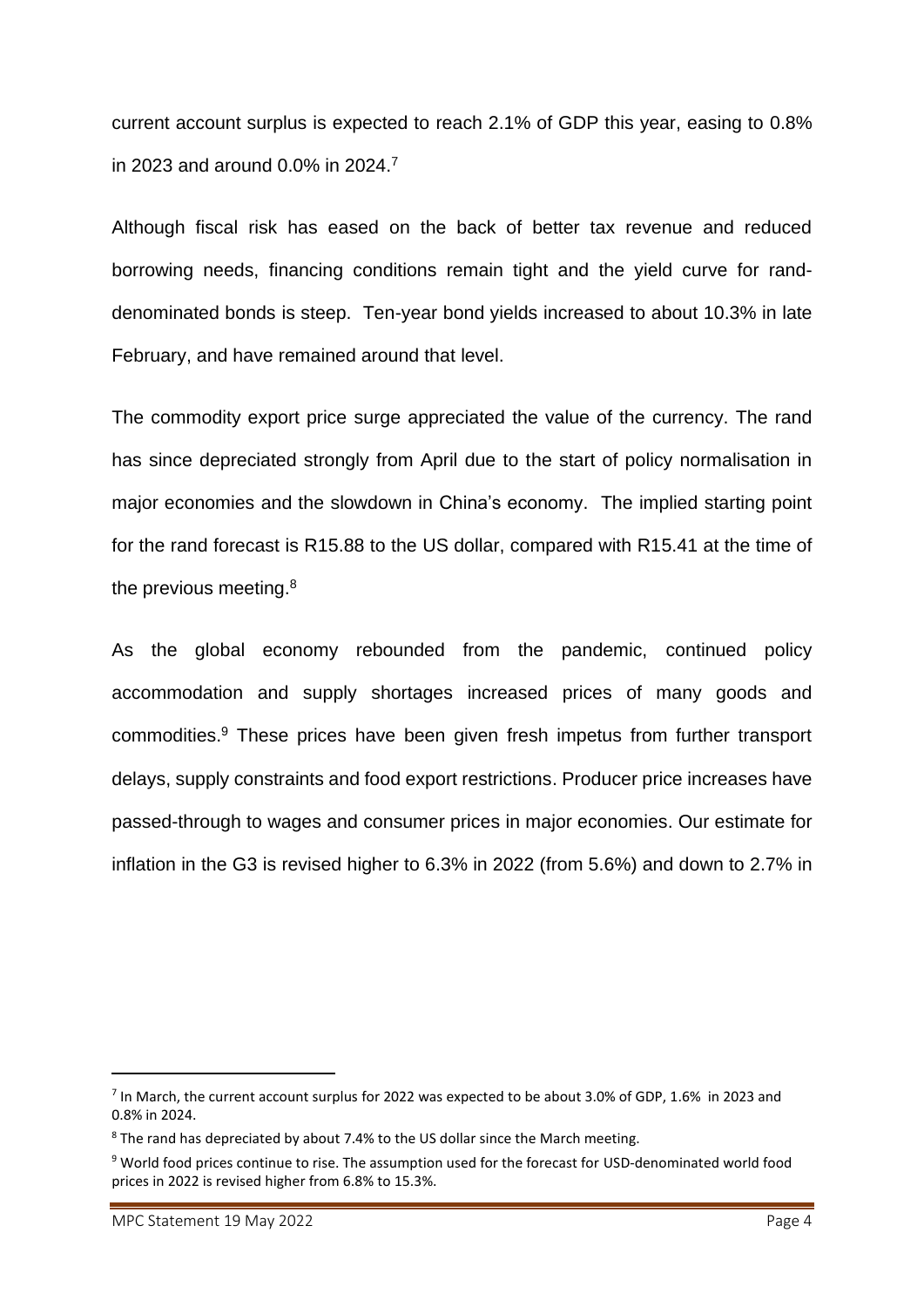2023 (from 3.0%), before moderating to 2.0% in 2024 (from 2.3%). 10 The IMF expects global inflation of 7.4% in 2022 and 4.8% in 2023.<sup>11</sup>

Oil prices are revised up further for this year, and fuel price inflation is higher at 31.2% (up from 26.1%). Local electricity price inflation is unchanged at 11.0% in 2022, 9.2% in 2023, and 10% in 2024.

As a result of higher global food prices, local food price inflation is also revised up and is now expected to be 6.6% in 2022 (up from 6.1%), and 5.6% in 2023 (up from 5.1%). Food price inflation is forecast to ease to 4.2% in 2024 (down from 4.4%).

The Bank's forecast of headline inflation for this year is revised higher to 5.9% (from 5.8%), primarily due to the higher food and fuel prices. While food prices will stay high, fuel price inflation should ease in 2023, helping headline inflation to fall to 5.0%, despite slightly higher core inflation. Headline inflation of 4.7% is now expected in 2024.

Core inflation is forecast lower at 3.9% in 2022 (down from 4.2%) due to lower services price inflation. Our forecast for core inflation in 2023 and 2024 is slightly higher at 5.1% (from 5.0%), and 4.8% (from 4.7%), respectively. Core goods inflation is forecast higher throughout the horizon, while core services inflation is unchanged in 2023 and 2024.

The risks to the inflation outlook are assessed to the upside. Global producer price and food price inflation continued to surprise higher in recent months and may do so

<sup>&</sup>lt;sup>10</sup> The G3 comprises the United States, the Eurozone, and Japan. The latest CPI inflation in the respective components sits at 8.3%, 7.5% and 1.2%.

 $11$  The IMF expects advanced economy inflation of 5.7% and emerging market economy inflation of 8.7% in 2022.

MPC Statement 19 May 2022 **Page 5**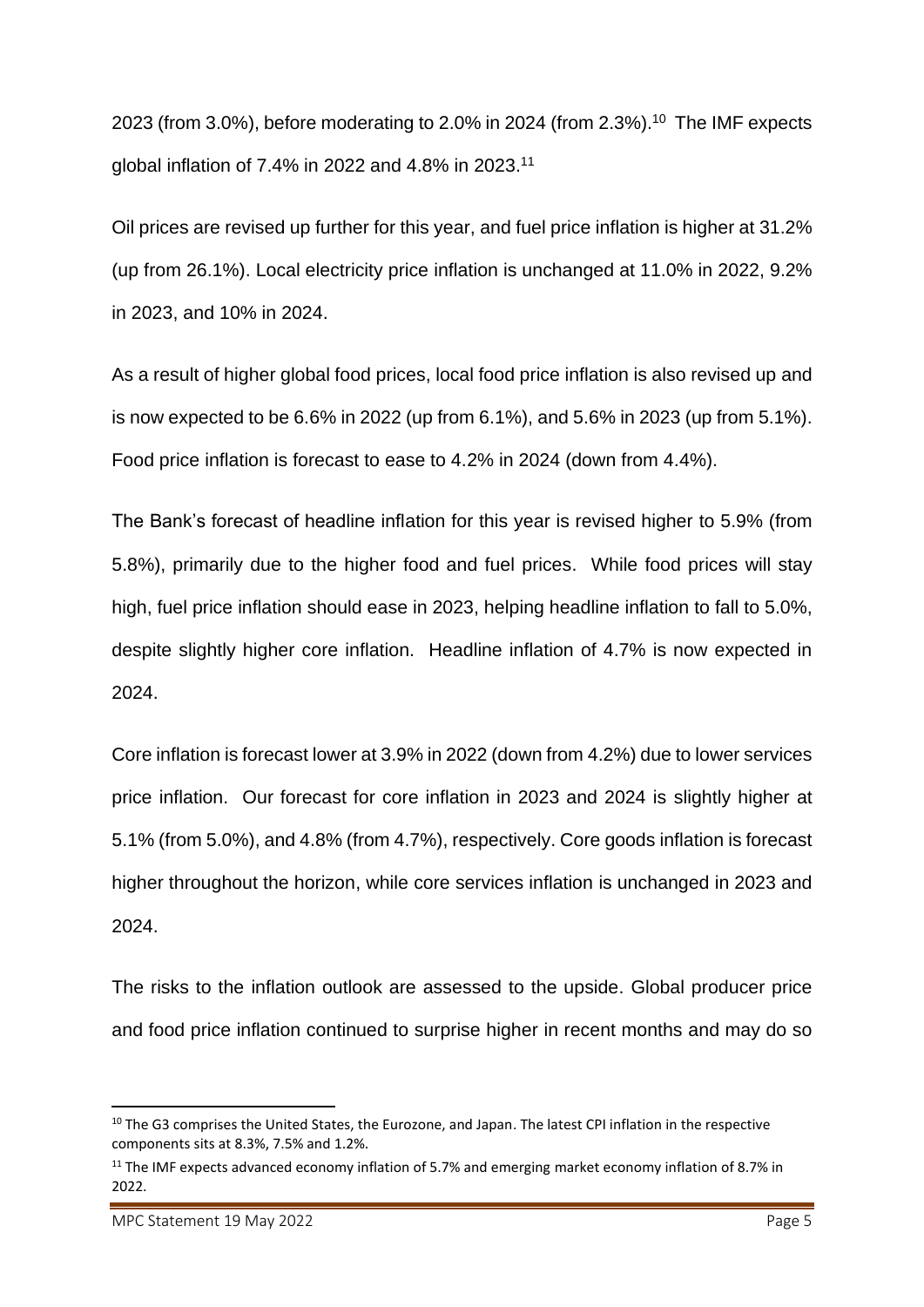again. Russia's war in the Ukraine is likely to persist for the rest of this year and may have significant further effects on global prices. Oil prices increased strongly from the start of the war and may rise more as stresses in energy markets intensify. Electricity and other administered prices continue to present short- and medium-term risks. Higher diesel and coal prices may result in upward revisions to our electricity price forecast for 2023. Given below-inflation assumptions for public sector wage growth and higher petrol and food price inflation, considerable risk attaches to a still moderate nominal wage forecast.

Higher than expected inflation has pushed major central banks to accelerate the normalisation of global policy rates, tightening global financial conditions. On balance, and with some exceptions, capital flow and market volatility is expected to remain for emerging market assets and currencies. Alongside currency depreciation, other risks to the inflation outlook, such as elevated food and fuel prices, have been realised.

Average surveyed expectations of future inflation have increased to 5.1% for 2022 (from 4.8%). Expectations for inflation based on market surveys have increased to 5.9%.<sup>12</sup> Long-term inflation expectations derived from the break-even rates in the bond market have also increased.<sup>13</sup>

In the near-term, headline inflation has increased well above the mid-point of the inflation target band, and is forecast to breach the target range in the second quarter. Headline inflation then returns closer to the mid-point in the fourth quarter of 2024,

<sup>&</sup>lt;sup>12</sup> The (Q1) Bureau for Economic Research (BER) survey expectations rose above the target midpoint to 5.1% (4.8%) for 2022 and 5.0% (4.7%) for 2023. Market analysts (Reuters Econometer) in May expect inflation to be higher at 5.9% (5.5%) in 2022, 4.7% (4.4%) in 2023 and 4.5% (4.4%) in 2024.

<sup>&</sup>lt;sup>13</sup> Market-based rates are calculated from the break-even inflation rate, which is the yield differential between conventional and inflation-linked bonds. These now sit at 5.93% for the 5-year and 6.65% on the 10-year breakeven. 15-year break-even inflation sits at 6.91%.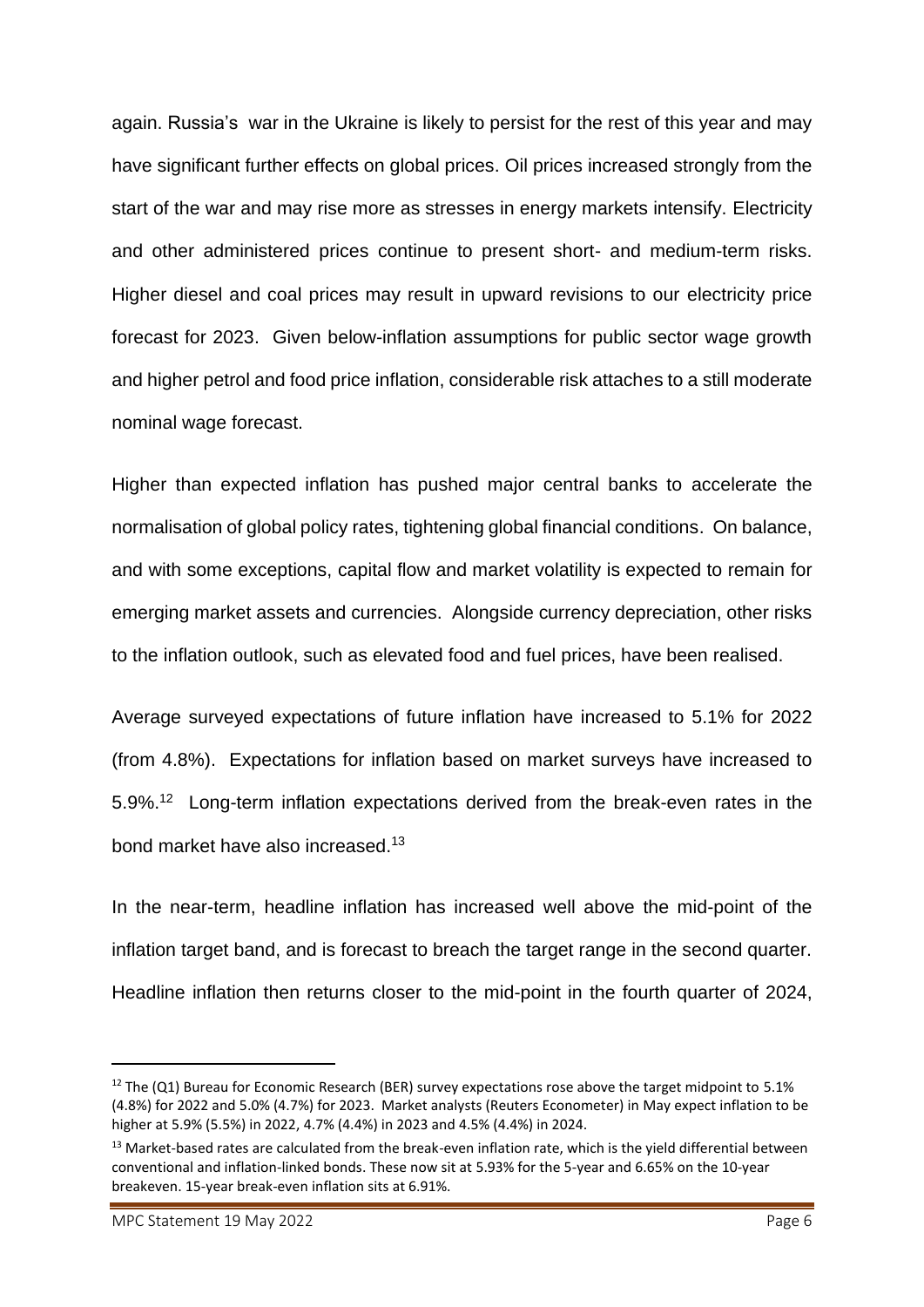taking into account the policy rate trajectory indicated by the Bank's Quarterly Projection Model (QPM).

Against this backdrop, the MPC decided to increase the repurchase rate by 50 basis points to 4.75% per year, with effect from the 20 of May 2022. Four members of the Committee preferred the announced increase and one member preferred a 25 basis point rise in the repo rate.

The implied policy rate path of the QPM, given the inflation forecast, indicates gradual normalisation through to 2024. As usual, the repo rate projection from the QPM remains a broad policy guide, changing from meeting to meeting in response to new data and risks.

Economic and financial conditions are expected to remain more volatile for the foreseeable future. In this uncertain environment, policy decisions will continue to be data dependent and sensitive to the balance of risks to the outlook. The MPC will seek to look through temporary price shocks and focus on potential second round effects and the risks of de-anchoring inflation expectations.

Current repurchase rate levels reflect an accommodative policy stance through the forecast period, keeping financial conditions supportive of credit demand as the economy continues to recover.<sup>14</sup> The Bank has ensured adequate liquidity in domestic markets and will continue to closely monitor funding markets for stress.

Better anchored expectations of future inflation could support lower interest rates, and can be realised by achieving a prudent public debt level, increasing the supply of

 $14$  The forecasted trajectory for the repurchase rate implies a rise in the inflation-adjusted repo rate from -1.5% for 2021 to -0.9% for 2022, 1.2% for 2023, and 2.0% in 2024. The real repurchase rate calculation here is based on the 1-quarter ahead inflation forecast and are annual average rates.